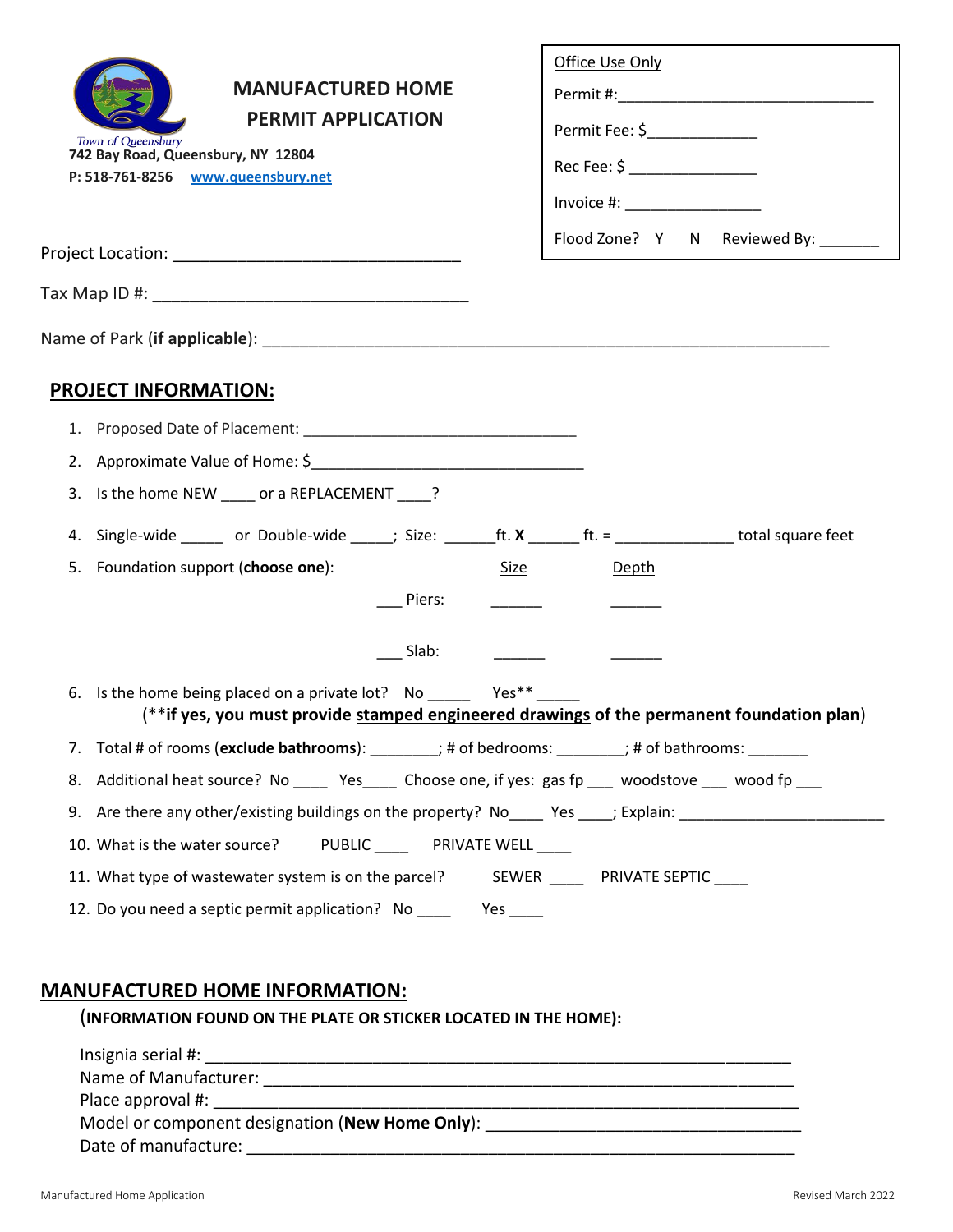### **CONTACT INFORMATION:** PLEASE PRINT LEGIBLY OR TYPE, PLEASE INCLUDE AN EMAIL

### **Applicant:**

| Name(s):                |            |  |
|-------------------------|------------|--|
| Mailing Address, C/S/Z: |            |  |
| Cell Phone:             | Land Line: |  |
| Email:                  |            |  |

**Primary Owner(s)**:

| Name(s):                |            |
|-------------------------|------------|
| Mailing Address, C/S/Z: |            |
| Cell Phone:             | Land Line: |
| Email:                  |            |

### ☐ **Check if all work will be performed by the property owner only**

**Contractor(s):** (List all additional contractors on the back of this form)

| Contact Name(s):         |              |  |
|--------------------------|--------------|--|
| <b>Contractor Trade:</b> |              |  |
| Mailing Address, C/S/Z:  |              |  |
| Cell Phone:              | Land Line: ( |  |
| Email:                   |              |  |

# **\*\*Workers' Comp documentation must be submitted with this application\*\***

|             | Contact Person for Compliance in regards to this project: |  |
|-------------|-----------------------------------------------------------|--|
| Cell Phone: | Land Line:                                                |  |
| Email:      |                                                           |  |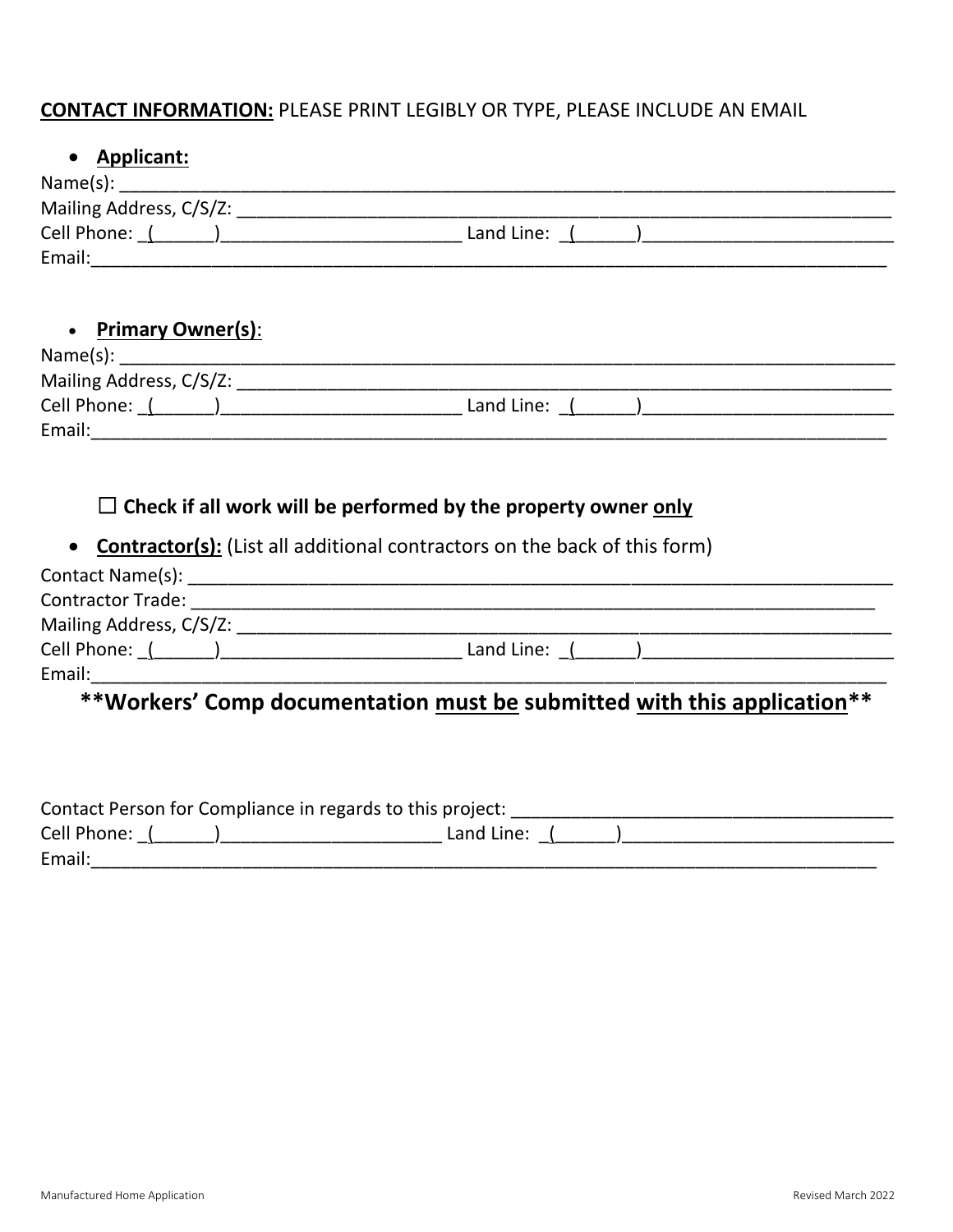### Contractor(s):  $\bullet$

| Contact Name(s):         |              |  |
|--------------------------|--------------|--|
| <b>Contractor Trade:</b> |              |  |
| Mailing Address, C/S/Z:  |              |  |
| Cell Phone: (            | Land Line: ( |  |
| Email:                   |              |  |

### • Contractor(s):

| Contact Name(s):         |            |  |
|--------------------------|------------|--|
| <b>Contractor Trade:</b> |            |  |
| Mailing Address, C/S/Z:  |            |  |
| Cell Phone: (            | Land Line: |  |
| Email:                   |            |  |

### • Contractor(s):

| Contact Name(s):         |              |  |
|--------------------------|--------------|--|
| <b>Contractor Trade:</b> |              |  |
| Mailing Address, C/S/Z:  |              |  |
| Cell Phone:              | Land Line: ( |  |
| Email:                   |              |  |

#### Contractor(s):  $\bullet$

| Contact Name(s):         |              |  |
|--------------------------|--------------|--|
| <b>Contractor Trade:</b> |              |  |
| Mailing Address, C/S/Z:  |              |  |
| Cell Phone: (            | Land Line: ( |  |
| Email:                   |              |  |

## • Contractor(s):

| Contact Name(s):         |            |  |
|--------------------------|------------|--|
| <b>Contractor Trade:</b> |            |  |
| Mailing Address, C/S/Z:  |            |  |
| Cell Phone:              | Land Line: |  |
| Email:                   |            |  |